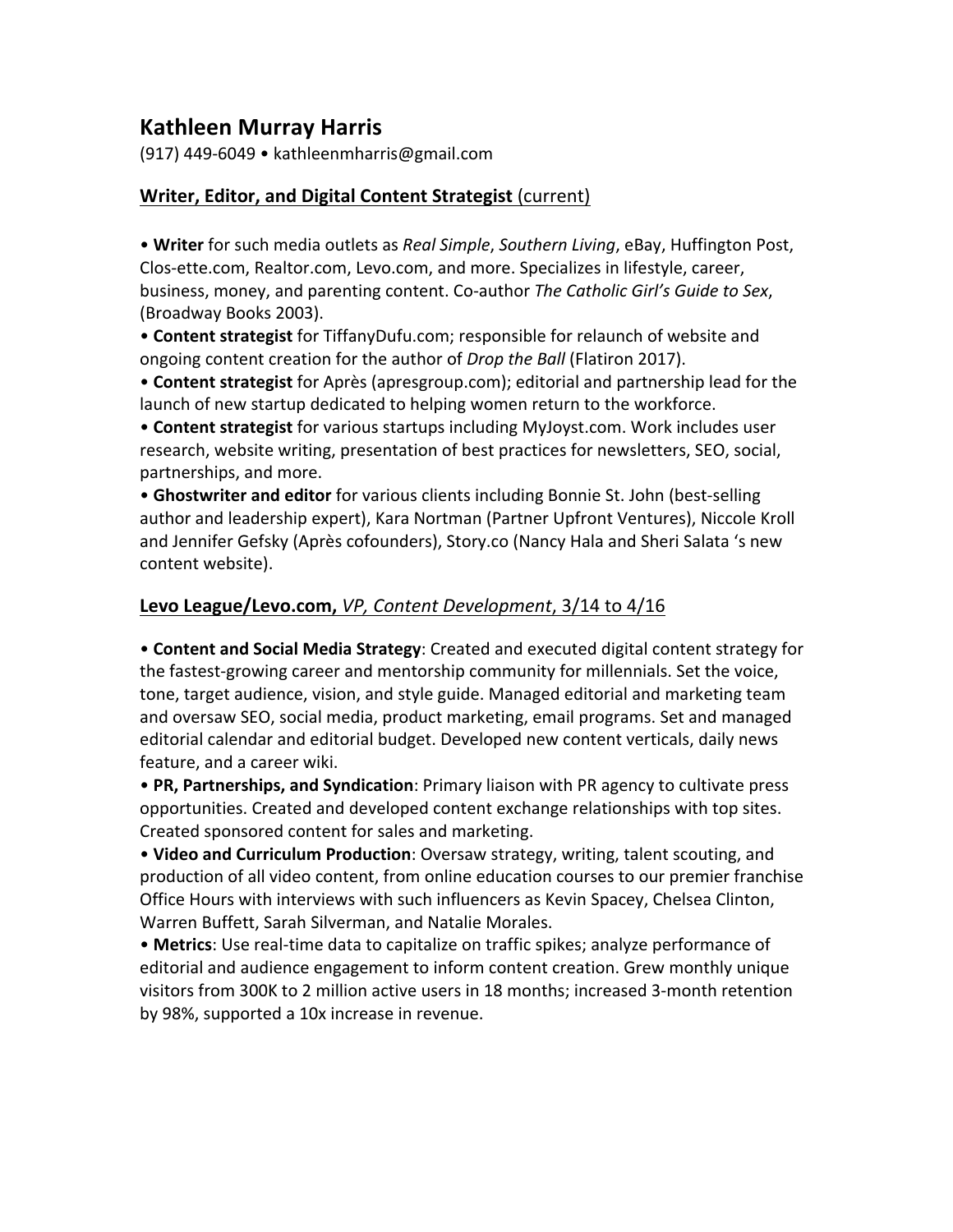# **RealSimple.com**, *Managing Editor/Editor in Chief*, 1/08–3/14

• **Content Strategy**: Established digital content, newsletter, video, social, and product strategy for Real Simple; lead on new launches, designs, and digital brand extensions (apps and mobile-enhanced sites). Led editorial strategy for paid content initiatives, native advertising, and consumer revenue projects, including paywalls, e-commerce, and subscription products.

• **Top Editor & Manager**: Managed team of 13 and daily editorial production.

• **Social Media Strategy:** Oversaw blog network, social brand extensions (Twitter, Facebook, Pinterest, Instagram), set link building strategy, and lead new social media initiatives. Established Real Simple as award-winning magazine brand on Pinterest.

• **Sales & Marketing Liaison**: Conceived and collaborated on sales and marketing content opportunities; set standards for advertiser integration, branded content, and rich media executions.

• Content Distribution: Managed relationships and edited content for content partners (CNN, MSN, Yahoo!, This Old House, People.com).

• Magazine Integration: Created and promoted new integrated content, from photo shoots and videos to user-generated content and new newsletters.

• **Project Management**: Managed editorial migration and editing for February 2009 relaunch, which won the Min Best of the Web Award 2010.

• **Metrics & SEO**: Analyzed site metrics to ensure high levels of engagement and user satisfaction. Grew site traffic 113% and unique visitors 68% YoY in 2012. Grew natural search referrals from an average of 12% to 44% of total site traffic. Grew social referrals to the second highest source of site traffic. In December 2013, the Real Simple mobileoptimized site traffic grew 142% YoY and its audience grew 120% YoY. RealSimple.com video plays grew 69% MoM.

# **The Knot Inc., Deputy Editor, 4/04-1/08**

• Responsible for all content and new site launches for TheKnot.com; managed the department budget and set staff priorities.

- Worked with sales team to develop cross-promotional and traffic-driving programs.
- Managed content distribution partnerships (MSN and Scripps Howard News Service).

• Top editor for The Knot Weddings magazine: created editorial lineups, oversaw photo shoots, and developed concepts for magazine-to-web integration.

- Wrote and edited manuscripts for The Knot book projects; developed book proposals.
- Led the launch of GreatBoyfriends.com, The Knot's online dating site.
- Represented The Knot in media appearances and speaking engagements nationwide.

# **Time Inc. Custom Publishing**, Associate Editor, 7/02–4/04

• Editor of lifestyle, home, parenting, and beauty departments of custom print magazines for such clients as Unilever, Nestlé, and McDonald's.